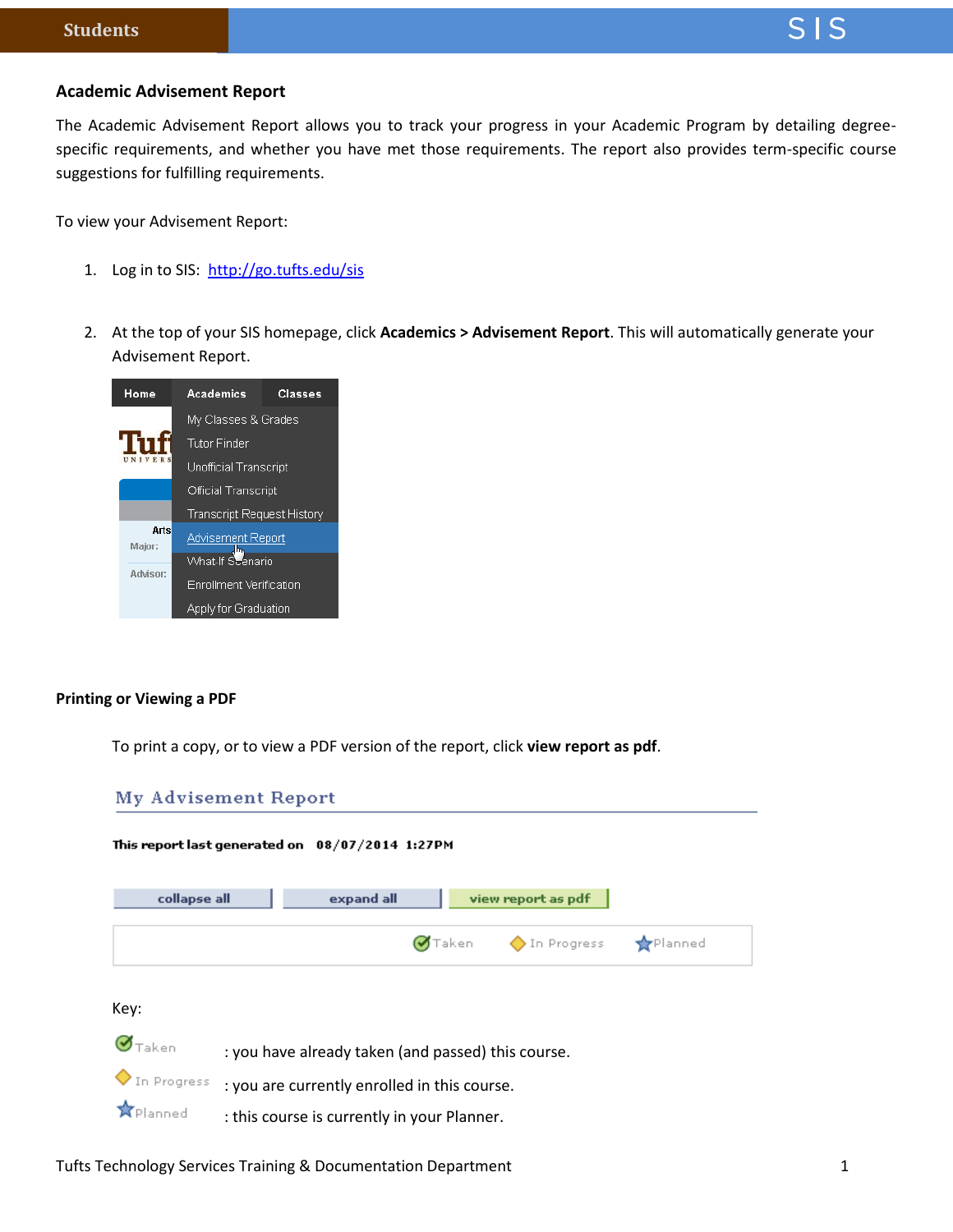# **Viewing**

By default, your Advisement Report will appear with Satisfied sections collapsed and Not Satisfied sections expanded.

| Satisfied section                                       | FOUNDATION: WORLD CIVILIZATION REQUIREMENT (RG0059) |              |    |            |          |
|---------------------------------------------------------|-----------------------------------------------------|--------------|----|------------|----------|
| Not Satisfied section                                   | <b>DISTRIBUTION REQUIREMENTS (RG0060)</b>           |              |    |            |          |
|                                                         | Not Satisfied: Complete the following requirements: |              |    |            |          |
| To change the view of your Advisement Report, click the |                                                     | collapse all | or | expand all | huttons. |
| or                                                      |                                                     |              |    |            |          |

Click the **Collapse section**  $\triangledown$  or **Expand section D** arrows next to a specific section to adjust just that section.

Note: In Progress classes will appear as satisfying requirements; however, if you do not earn the required grade, that requirement will appear as Not Satisfied during the following term. (See EC0030 example below)

### **▽ SOCIAL SCIENCES**

Not Satisfied: Two course credits required.

#### Units: 2.00 required, 1.00 taken, 1.00 needed

The following courses may be used to satisfy this requirement:

| Course                             | Description                | Units | When                      | Grade Notes |                                   | Status |
|------------------------------------|----------------------------|-------|---------------------------|-------------|-----------------------------------|--------|
| EC0030                             | Environmental<br>Economics |       | 1.00 Fall Term 2014       |             |                                   |        |
| Available<br>Courses in<br>Catalog |                            |       |                           |             |                                   |        |
| Courses<br>Offered in Fall<br>2014 |                            |       |                           |             |                                   |        |
|                                    |                            |       | View All [ <mark>과</mark> |             | First $\Box$ 1-4 of 4 $\Box$ Last |        |

Some requirements may list more than 10 courses that can be used to satisfy that requirement. In these cases use the **Show next row L** arrow to view more courses, or click **View All** ...

| <b>BIO0183</b> | Darwinian Medicine<br><u>Sem</u> | 1.00 Spring Term                   |                                                     |  |
|----------------|----------------------------------|------------------------------------|-----------------------------------------------------|--|
| BIO0196        | <b>Selected Topics</b>           | 1.00 Spring Term                   |                                                     |  |
|                |                                  | View All $\mathbb{E}^{\mathbb{Z}}$ | First $\blacksquare$ 1-10 of 11 $\blacksquare$ Last |  |